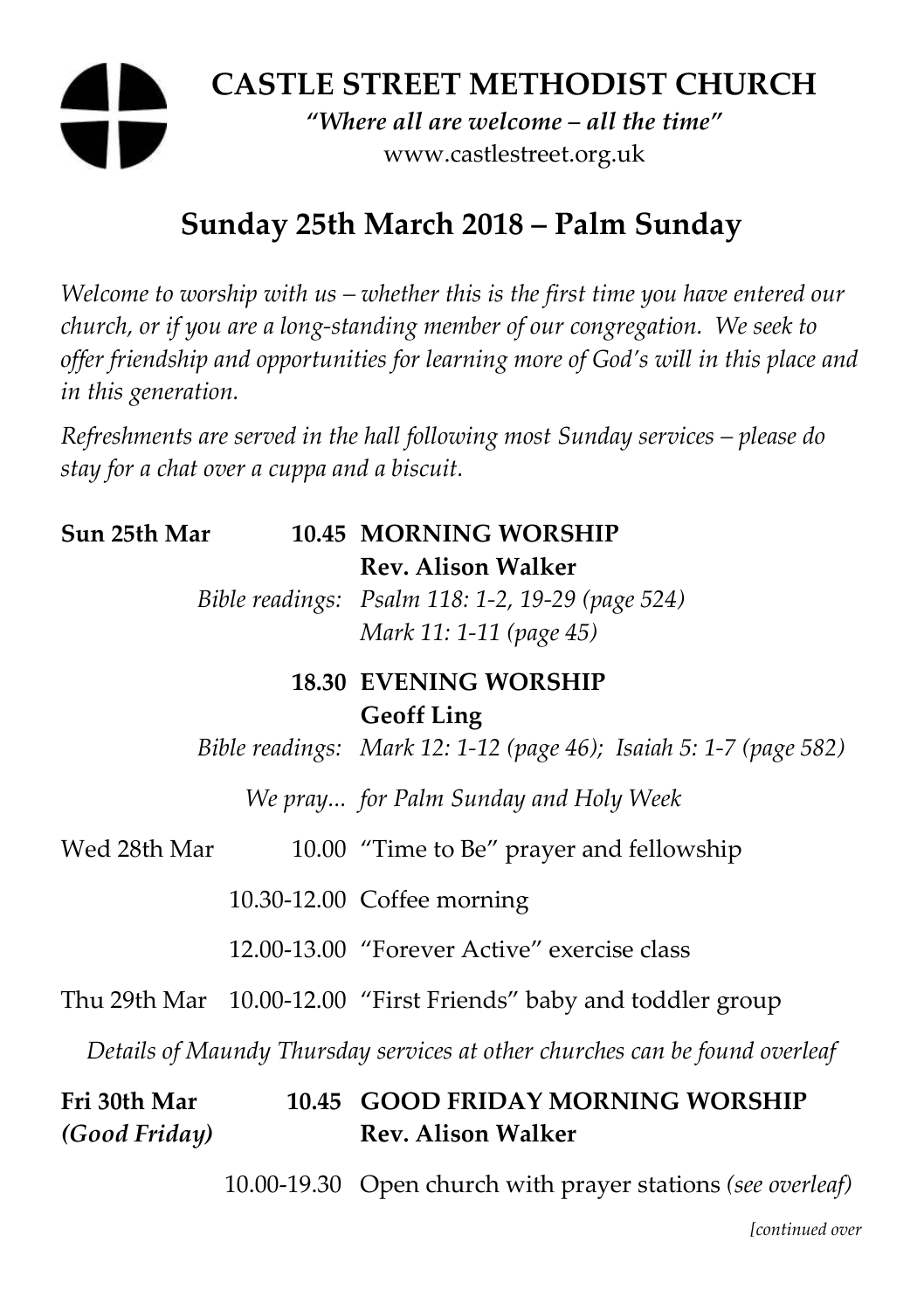| Sun 1st Apr  |  |
|--------------|--|
| (Easter Day) |  |

#### **08.00 EASTER CELEBRATION IN WORD AND SONG** *on Castle Mound*

09.00 Easter Breakfast *(please sign up)* 

# **10.45 ALL-AGE MORNING WORSHIP John Boocock and Elliot Harris**

## **18.30 EVENING WORSHIP WITH HOLY COMMUNION Rev. Alison Walker**

*Please take a copy of* Castle View *for fuller details of what's on each month.*

**\*\*\*\*\*\*\*\*\*\*\*\*\*\*\*\*\*** 

#### **Holy Week Seder Meal, Tuesday 27th March**

A reminder of this annual Church at Castle event, which this year will take place at St. Luke's Church and start at 6pm. It's a Christian celebration of the Jewish Passover meal – more background and detail can be found in the article in *Castle View*. Tickets cost £4, and can be obtained from Heather (or Margaret Cooper).

+\*+\*+\*+\*+

# **"Making Refuge: Creative Responses to the Refugee Crisis"**

The last of these Monday lunchtime talks at the Michaelhouse Centre takes place at 1pm tomorrow (26th March). The speaker is Issam Kourbaj, Artist in Residence at Christ's College, whose work *Another Day Lost* was inspired by and based on the Syrian refugee crisis.

**\*\*\*\*\*\*\*\*\*** 

# **Maundy Thursday services**

Castle Street does not have a Maundy Thursday Communion service of its own, but members will be very welcome at services elsewhere in the circuit or Church at Castle: at St. Luke's at 7pm; at Haslingfield, Royston and Wesley at 7.30pm; and at Histon at 8pm. The service at St. Luke's will also include the washing of feet, and will be followed by a Watch of Prayer until midnight (you don't have to stay for the whole time).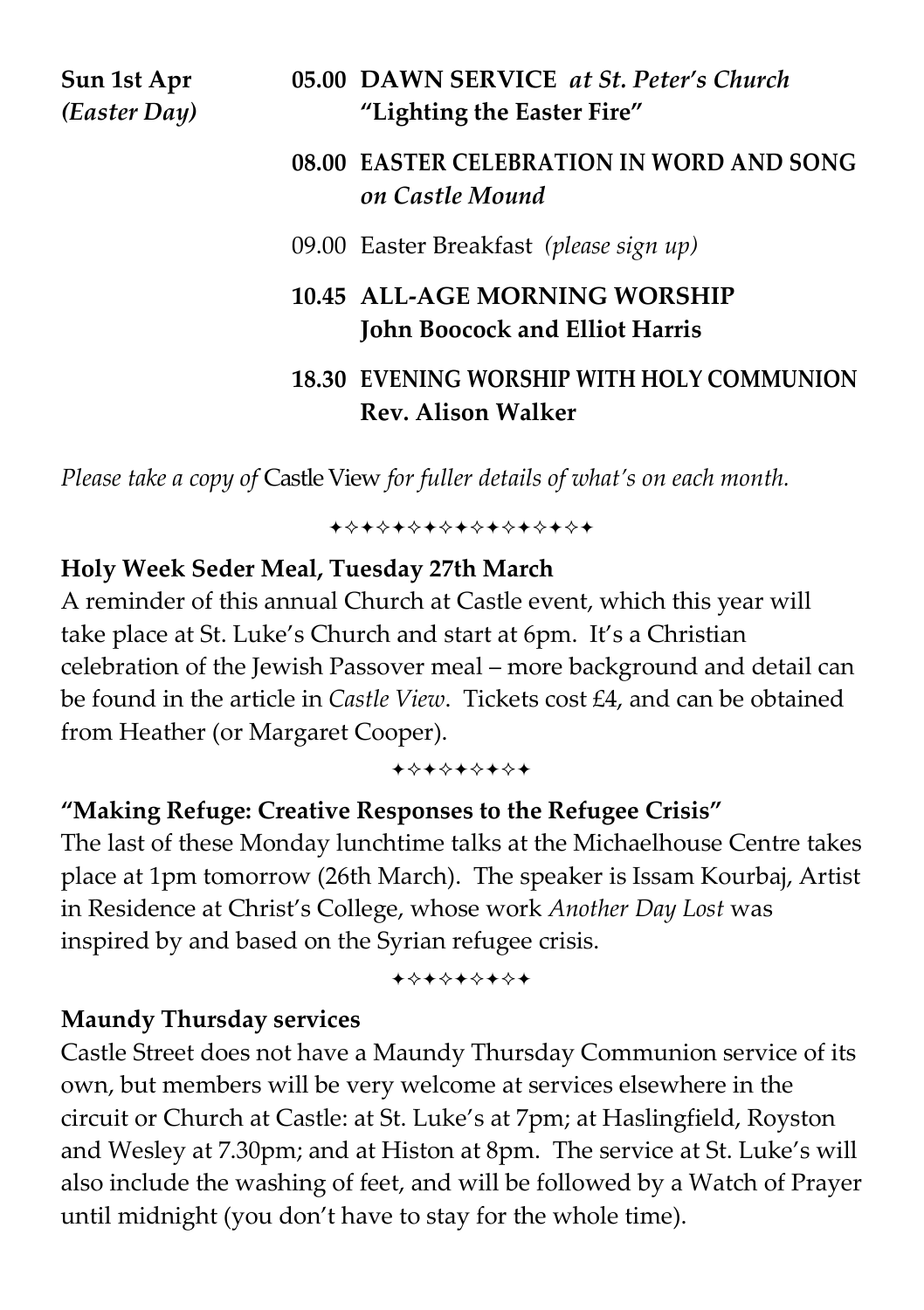# **Good Friday services and events**

Our church will be open between 10am and 7.30pm on Good Friday, with the opportunity to explore "Stations of the Gospel through the eyes of Mark" – a self-guided "pilgrimage" around ten prayer stations, with material for reflection. We still need volunteers to be present during that time – the sign-up sheet is on the noticeboard at the back of the church.

During that time, from 10.45am, there will be a short (roughly half-hour) reflective service, led by Revd. Alison Walker.

Good Friday services elsewhere in the circuit will take place at Royston at 9.30am, at Wesley and Haslingfield at 10am, and at Orwell at 4pm (followed by a tea), while Revd. Robert Dolman will lead a meditation ("My song is love unknown") at Toft at 2pm. In Church at Castle, St. Augustine's has a Good Friday Meditation using readings, music and images at midday, while the Liturgy of Good Friday will be used in the service at St. Giles' at 2pm.

There are ecumenical events at the various churches in Chesterton, with processions between them: a Meditation on the Passion at St. George's at 10.30am; drinks and hot cross buns at Chesterton Methodist at 11.30am, followed by an outdoor service at 11.50am; All-age Worship and Prayer Stations at St. Andrew's at 12.20pm; and children's crafts in St. Andrew's Hall at 1.15pm.

+\*\*\*\*\*\*\*\*

# **"The Faces of the Journey" – children's Good Friday event**

This is a Good Friday workshop for children with their parents and carers, with activities lasting a total of an hour and a half. Come and hear about the first Good Friday: meet the story, taste the food, sing the songs, and make a cross. It's at St. Luke's, and starts at 10am. All are welcome.

+\*+\*+\*+\*+

#### **Easter Breakfast**

Please sign up if you are planning to come along to the Easter Breakfast, at 9am next Sunday. Please note that, while tea and coffee will be available from 8.30am for those who have been to the open air service on the Mound, we will all sit down together for breakfast at 9am. There is no fixed charge for the breakfast, but we will ask for charity donations.